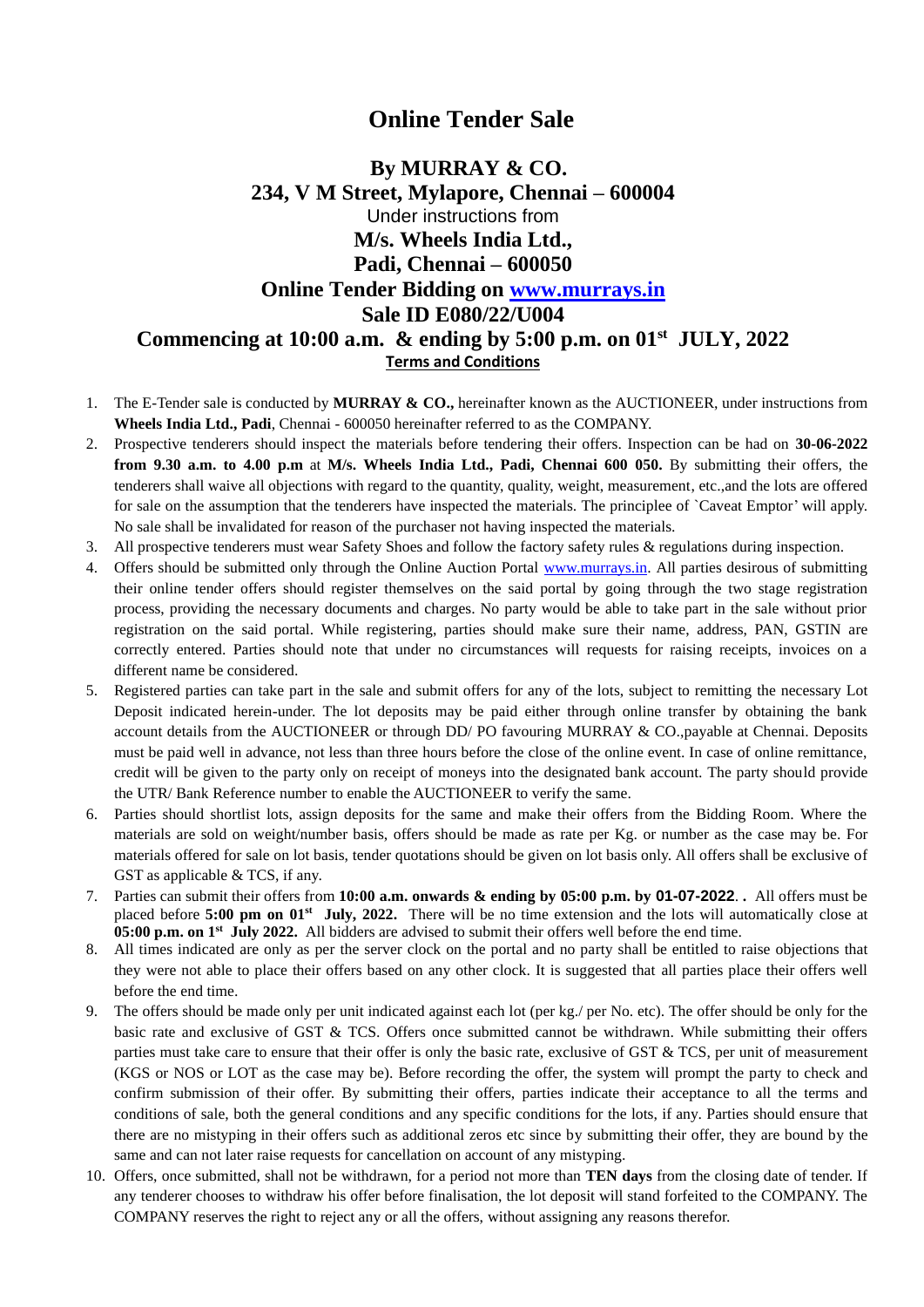- 11. All the offers are subject to acceptance by the COMPANY. All tenders received by the closing time will be opened jointly by the officials of Wheels India Ltd., and MURRAY & CO. Normally, the decision of Wheels India Ltd. would be intimated to the parties by telephone/email within **THREE days** from the ending date of tender. The COMPANY may however, request the parties to keep their offers open for a further period, not exceeding **SEVEN days** and the tenderers shall agree to the same.
- 12. Subject to reserve price if any fixed by the COMPANY, the highest tender offers received for each lot would be considered for acceptance. The tenderers, whose offers have been accepted by Wheels India Ltd.shall be the purchasers.
- 13. The COMPANY however reserves the right to record any or all the offers subject to subsequent confirmation. It is the responsibility of the tenderer to ascertain from the COMPANY or the AUCTIONEER if their offers have been accepted. Non-receipt of intimation of acceptance cannot be given as reason for delay in payment of balance amount.
- 14. The COMPANY also reserves the right to negotiate with the highest tenderer(s) for increased offer(s) for any or all lot(s) and in the event of the highest tenderer(s) not being able to or agreeable to match the price required by the COMPANY, the COMPANY may negotiate with any of the other tenderers.
- 15. The lot deposit paid by the successful purchasers will be assigned as EMD for the lot.
- 16. All Receipts, Invoices, Gate Passes, etc., will be issued only in the name of the purchaser as registered on the portal. Request for name change will not be considered under any circumstances and no amendment/ change of name will be permitted after acceptance of the offers.
- 17. The balance amount due by the successful tenderer together with GST should be remitted into the hands of the AUCTIONEER on or before **11-07-2022** from the date of confirmation of the offer. For lots recorded subject to subsequent confirmation, the balance amount together with duties and levies shall be paid into the hands of the AUCTIONEER within four working days from the date of confirmation.
- 18. Payments can be made on all working days, between 10:00 a.m and 3:00 p.m on Monday to Friday and between 10:00 a.m and 12:30 p.m on Saturdays. **All payments shall be made either through online transfer or by way of Demand Drafts/ RTGS/NEFT transfer favouring MURRAY & CO., payable at Chennai.** For online transfers, the bank details may be obtained from Murrays and details of remittance sent by email to the designated officer, in order to verify the remittance and raise necessary receipts.
- 19. In case the purchaser fails to remit the balance sale value as stipulated above, the COMPANY may at its discretion, grant extension of time to the purchaser to pay the balance amount together with duties, taxes and levies, subject to the purchaser paying penal charges at the rate of 0.25% per day of default, subject to a minimum of Rs. 50/- per day of delay, on the balance sale value.
- 20. After payment of the balance amount together with GST & TCS and levies, as per the clauses above, the lots should be removed by the purchaser at his cost from the site on or before **14-07-2022** from the date of confirmation of the offer. For lots taken subject to confirmation, delivery is to be taken within ten working days from the date of confirmation of the offers.
- 21. If the purchaser fails to take delivery as above, the COMPANY may at their discretion give extension of time for delivery, subject to the purchaser paying ground rent at the rate of 0.25% on the sale value per day or part thereof, subject to minimum of Rs.50/- per day of delay.
- 22. If the purchaser fails to remit the balance amount within the time allowed, the deposit remitted will be forfeited. In case the purchaser, after payment of the entire value, fails to take delivery of the materials within the stipulated time, the entire amount paid by the purchaser will be forfeited and the materials remaining un cleared will be treated as abandoned. The purchaser will have no claim whatsoever over the materials or the amounts paid.
- 23. In the event of forfeiture, the materials will be sold either by private negotiation or otherwise, at the discretion of the COMPANY, at the risk and expense of the defaulting purchaser. The defaulting purchaser shall not be entitled to any profits on the re-sale but should make good any loss in the same.
- 24. The materials will lie at the risk of purchasers from the time of acceptance of the offers.
- 25. The purchasers shall engage his/their own employees or labour and transport for clearance of the materials from the COMPANY premises at his/their cost subject to the COMPANY security, discipline and regulations.
- 26. The purchasers should inform the COMPANY in writing of the details of employees/ labourers to be engaged by him/them for removal of the materials. The purchaser will be responsible for their conduct and behaviour of the employee/labourers engaged by him/them. If any tenderer or his authorized employee/labourer indulges in any malpractice or any action whatsoever detrimental to the interest of the COMPANY, action will be taken against such person involved as per COMPANY regulations. The purchasers should also ensure that no person below 18 years or no woman labourer is engaged by him/them in their behalf.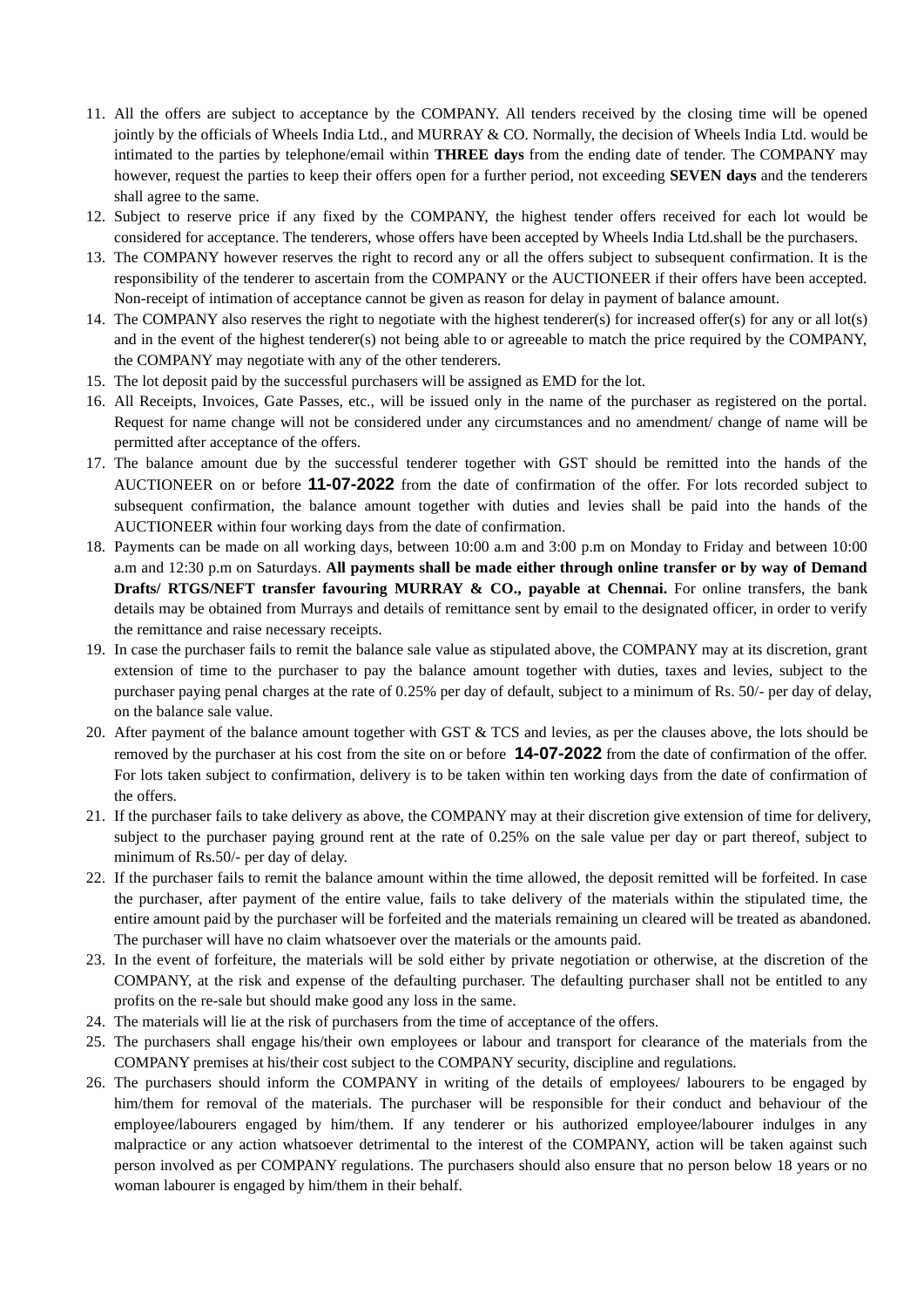- 27. The purchasers should undertake to reimburse the COMPANY for any damages or loss caused to its employees or property while taking delivery of the materials purchased or due to any cause in which the successful tenderer/ representatives/ labourers/ transport agents are involved.
- 28. The COMPANY will not and cannot be held responsible and liable for any injury or death that may be caused either to the purchasers or his/their representatives/labourers resulting from accidents or any other cause while working within COMPANY premises.
- 29. The COMPANY cannot also be held responsible for any damage caused to the materials resulting from any accident or any other cause while clearing the scrap/machinery/equipment from the COMPANY premises.
- 30. All purchasers & their labourers shall strictly follow the rules and regulations of the Company and abide by all safety rules. All persons entering the premises for clearance of scrap materials shall be covered under Insurance and PF. The purchaser shall bear the costs of such insurance and PF cover for all his labourers.
- 31. The purchasers shall engage their own labour/ man power and equipments for taking delivery and shall not be permitted to utilise the contract labourers of the COMPANY for loading. All labourers engaged by the purchaser shall wear Safety Shoes at the time of taking delivery of the scrap materials and they have to follow the factory safety rules & regulations.
- 32. For lots where cutting of scrap material is required before loading, only cutting equipments approved by the Company should be used. All safety precautions should be taken while cutting the scrap materials. All cutting torches shall have non-return valves. Only approved cutting torch kits should be used, in the case of using LPG cylinders for cutting purpose.
- 33. In case of any dispute the decision of COMPANY will be final and binding on all the parties. The decision of the COMPANY will be final and binding in all matters. By submitting his tender, the purchaser expressly indicates his agreement and acceptance to all the Conditions stipulated herein-above.

#### **Note: The last date of payment : 11-07-2022**

### **The last date of Delivery : 14-07-2022**

#### **LIST OF MATERIALS**

| Sale No | Sale ID & Lot #    | <b>Description</b>                                                                                                              | Appx.<br>Qnty.    | GST%  | <b>TCS</b><br>%          | Lot<br><b>Deposit</b> | <b>Sale End</b><br>Date & Time                    |
|---------|--------------------|---------------------------------------------------------------------------------------------------------------------------------|-------------------|-------|--------------------------|-----------------------|---------------------------------------------------|
| 19912   | $E080/22/U004 - 1$ | <b>USED &amp; DISCARDED</b><br><b>VARIOUS TYRES (55</b><br>Nos.) & TUBE (39 Nos.)<br>$(9718-36)$                                | 1 LOT             | 18.00 | L.                       | 30000                 | 01-07-2022at<br>17.00Hrs.)<br>$(5.00 \text{ pm})$ |
| 19913   | $E080/22/U004 - 2$ | USED&DISCARDED<br><b>PNUEMATIC</b><br><b>CYLINDERS 26 Nos.</b><br>$(9716-124)$                                                  | 1 LOT             | 18.00 | Ξ.                       | 1000                  | 01-07-2022at<br>17.00Hrs.)<br>$(5.00 \text{ pm})$ |
| 19914   | $E080/22/U004 - 3$ | <b>USED &amp; DISCARDED</b><br>LINISHING BELT (9716-<br>896)                                                                    | 1 LOT             | 18.00 |                          | 500                   | 01-07-2022at<br>17.00Hrs.)<br>$(5.00 \text{ pm})$ |
| 19915   | E080/22/U004 - 4   | <b>USED RUBBER HOSE</b><br>AND RUBBER BELT, PU<br>HOSE(WITH IRON)<br>$(9718-380)$                                               | 1 LOT             | 5.00  | $\blacksquare$           | 1000                  | 01-07-2022at<br>17.00Hrs.)<br>$(5.00 \text{ pm})$ |
| 19916   | $E080/22/U004 - 5$ | <b>USED &amp; DISCARDED</b><br>ALL POLISHING MOP<br>ETC. (9716-894)                                                             | 1 LOT             | 18.00 |                          | 1000                  | 01-07-2022at<br>17.00Hrs.)<br>$(5.00 \text{ pm})$ |
| 19917   | E080/22/U004 $-6$  | <b>USED &amp; DISCARDED</b><br><b>VARIOUS TYPES OF</b><br>MOTORS-35 Nos.<br>$(9716-122)$                                        | 1 LOT             | 18.00 | ä,                       | 20000                 | 01-07-2022at<br>17.00Hrs.)<br>$(5.00 \text{ pm})$ |
| 19918   | $E080/22/U004 - 7$ | <b>USED &amp; DISCARDED</b><br><b>ALUMINIUM</b><br><b>FABRICATED ITEMS</b><br><b>SUCH AS FRAMES &amp;</b><br>CHANNES (9716-483) | 150<br><b>KGS</b> | 18.00 | 1.00                     | 15000                 | 01-07-2022 at<br>17.00Hrs<br>(5.00 p.m)           |
| 19919   | $E080/22/U004 - 8$ | <b>USED &amp; DISCARDED</b><br><b>GRINDING</b><br><b>WHEEL(FLAP DISC)</b><br>$(9718-376)$                                       | 1 LOT             | 18.00 | $\overline{\phantom{0}}$ | 500                   | 01-07-2022 at<br>17.00Hrs<br>(5.00 p.m)           |